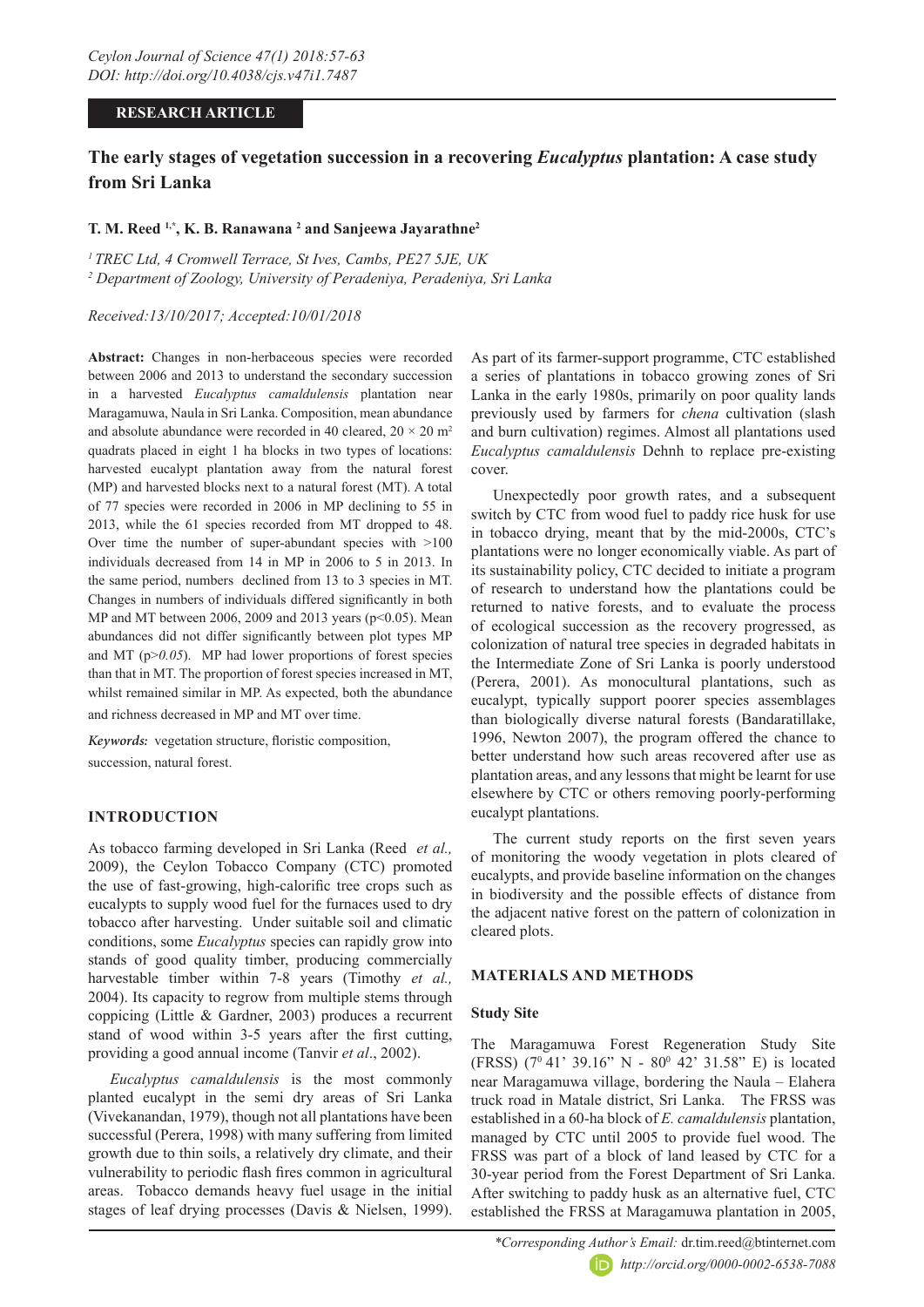in order to return the eucalypt stand back to a native forest using Assisted Natural Regeneration.

The FRSS is in the intermediate climate zone at an elevation of 369 m above sea level, with a mean annual rainfall of 1,750 mm to 2,250 mm, and a mean annual temperature of 27 °C. It is part of the Kumaragala Forest reserve, a conservation forest managed by the Forest Department of Sri Lanka.

The natural forest bordering the FRSS plantation is a dry mixed evergreen forest, typical of the semi dry zone of Sri Lanka (Perera 2001). The soils are Reddish Brown Laterites (Panabokke, 1996), formed under an annual regime of two short wet periods in October to February (major wet season) and in April (minor wet season) and a long dry period. The western side of the study site borders a less-disturbed native forest (Kumaragala Forest Reserve), while the rest of the plantation is surrounded by home gardens and chena lands (slash and burn cultivation) (Figure 1).

### *Preparation of study sites*

In order to understand the patterns of colonization, and factors influencing the development of forest and its associated biodiversity, eight 1 ha blocks were selected at different distances from the forest edge in 2005 (Figure 1). Four (labelled as Plantation Blocks, MP) were cleared and earmarked in the center of the plantation, whilst four were cleared (labelled as Transition Blocks, MT) on the border of the mature forest. Only the *Eucalyptus* trees were felled. All the woody debris was removed from area to ensure no surface obstructions that may limit colonization. Each block was subdivided into 20 m  $\times$  20 m subplots. For monitoring purposes, five subplots were randomly chosen in each block.

To control the potential effects of eucalypt regrowth, all coppice stools were killed by light exclusion (Reed *et al*., 2009), so that their regrowth would not affect plant recolonization. In addition, the blocks were protected



**Figure 1:** Map of Maragamuwa Forest Regeneration Study Site (FRSS) showing the areas cleared in the plantation and the locations of the monitored plantation blocks (MP 1-4) in the eucalypt and transition blocks (MT 1-4) adjacent to the forest reserve. Yellow blocks were not monitored for this study.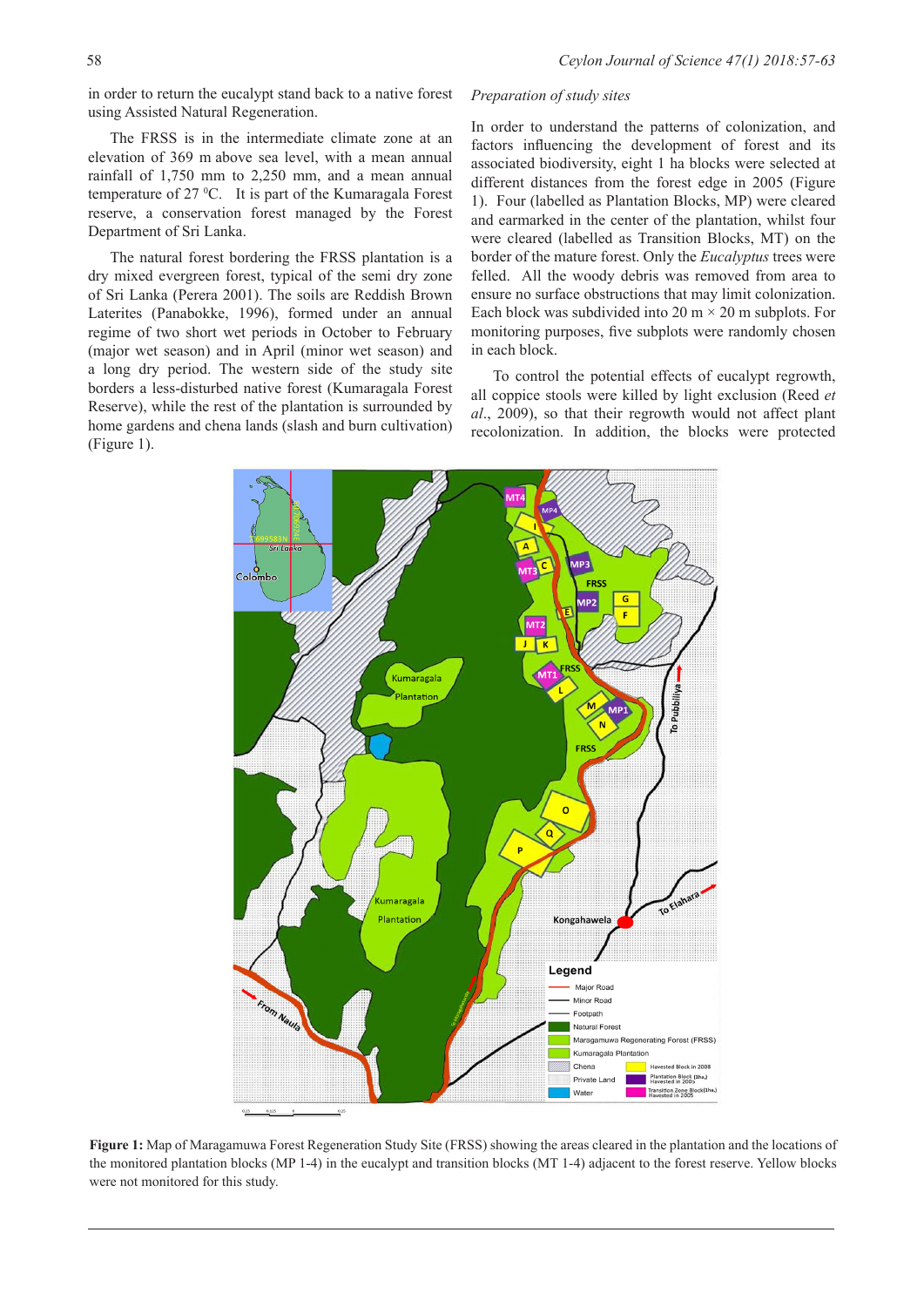#### *T. M. Reed et al.*

from fire by fire breaks on three sides (except the side demarcating the forest), and domestic stock were fenced out.

# *Establishment of experimental plots and vegetation sampling*

In both plantation (MP) and transition (MT) plots, the nonherbaceous vegetation was sampled annually from 2006 to 2013.

All non-herbaceous plants were categorized as either tree, shrub or liana, and heights and abundance of all seedlings in each subplot were counted and their abundances were recorded. Each seedling was given a number, and tagged with an aluminium label. Each numbered tag was recorded with the family name, scientific name and common local name and used to track their subsequent life histories. Herbarium sheets were prepared for all recorded plant species. All specimens were identified to the species level, and the number of individuals of each was counted. Those difficult to identify were checked using herbarium sheets available in the National Herbarium, Royal Botanic Gardens, Peradeniya, Sri Lanka. Specimens were authenticated using the standard checklist of the flora of Ceylon (Senaratne, 2001). Using the ecological categorisation of Ashton *et al.,* (1997), all non-herbaceous species were divided into either scrub (scrub, scrub forest and scrub understorey) or forest (forest, forest sub-canopy and forest understorey) species.

### *Data analysis*

The absolute numbers of individual woody plants were compared between MP and MT over time: 2006-2013 using ANOVA, and mean abundance per hectare was compared using t tests (Snedecor & Cochran 1973). Shannon Diversity Index was calculated to compare the changes in species diversity between 2006 and 2013 (Magurran, 1988).

### **RESULTS**

### *Changes in the number of species and individuals over time*

The number of species was reduced from 77 in MP in 2006 to 55 in 2013 (28.5%). In MT plots the decline was slightly lower *viz*., from 61 to 48 species (21.4%). In both areas, the abundance and richness declined over time. In 2006, there were 9,831 individuals in MP, and had declined to 2,831 individuals in 2013 (79%). In 2006, MT had fewer individuals than MP with 7,022 individuals, and declined to 1,078 by 2013 (85%) (Figure 2).

The abundance of woody individuals changed significantly from 2006 and 2009, and between 2006, 2009 and 2013 for both MP and MT (Table 1). Diversity measures (H') changed over the same period as the number of super-abundant species gradually reduced, resulting in fewer dominant species and a more equable spread of individuals in each species. H' decreased in MP from 2.87 in 2006 to 2.78 in 2013, whilst H' decreased in MT from 2.66 to 2.55 in the same period.

#### *Changes in mean abundance over time*

As noted before (Figure 2) the number of plants recorded changed over time. As would be expected, mean abundances also declined. In 2006, mean abundances in plots were similar (t test  $p > 0.05$ ), with MT slightly higher than MP (Table 2). By 2013 mean abundances were lower, with the lowest mean abundance in MT. Due to the substantial variation between species within each category, mean abundances were overall not significantly different between MP and MT (t test p>0.05).



**Figure 2**: The number of individuals of non-herbaceous species recorded in plantation (MP) and transitional (MT) plots during the period of 2006-2013.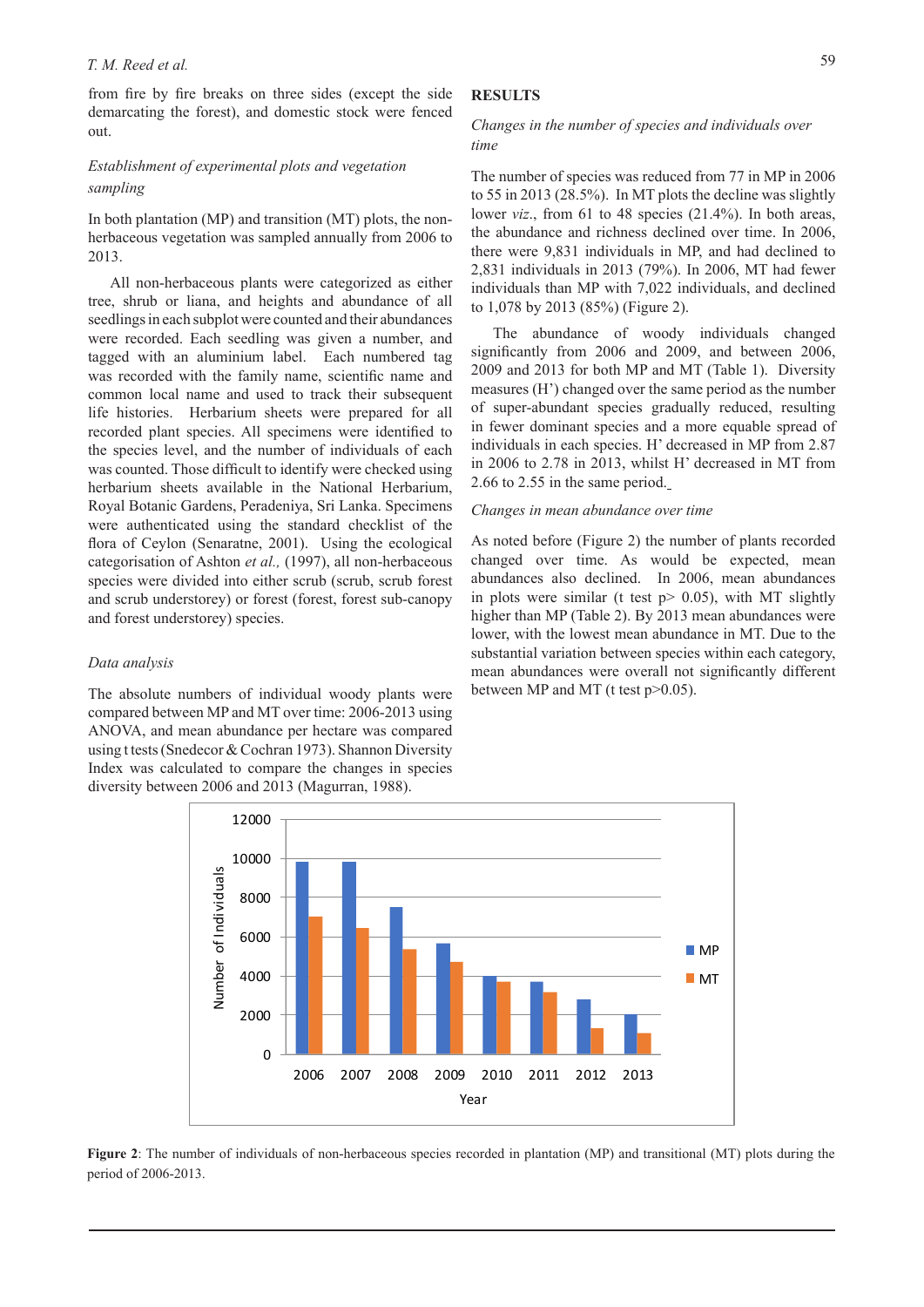**Table 1:** Analysis of Variance (ANOVA). Comparisons of abundance between years for individual sites, and between sites between years.

| <b>Site</b> | Comparison     | p value |
|-------------|----------------|---------|
| MP:MP       | 2006:2013      | < 0.003 |
| MT:MT       | 2006:2013      | < 0.001 |
| MP:MP       | 2006:2009:2013 | < 0.001 |
| MT:MT       | 2006:2009:2013 | < 0.001 |

**Table 2:** Two sample t tests comparing mean abundance per hectare between years and sites.  $(n = 96)$ .

| <b>Site</b> | Comparison | p value |  |  |
|-------------|------------|---------|--|--|
| MP·MT       | 2006       | 0.92    |  |  |
| MP·MT       | 2013       | 0.118   |  |  |

#### **DISCUSSION**

Any newly opened area may contain a range of colonists: some of them from outside of the plot, while others will be derived in situ from the soil seedbank (Richards, 1952; Newton, 2007). As open area species are typically more mobile and better initial colonists than forest species (Bullock et al 2002, Daniel & Aldicir 2006), it might be expected that the MP plots would initially be dominated by these early stage colonists, only slowly to be replaced by forest and secondary forest species as the forest edge expands from the Kumaragala Forest Reserve (Bierregaard *et al*., 2001).

In such circumstances, the combination of reduced light, and increased humidity on the edge of the forest would favour forest species at the expense of open area species, used to lower humidity and open sun (Bierregaard *et al*., 2001, Rondon, 2008). Over the course of the study it was noted that flash fires elsewhere in the study area burnt up to the edge of the forest, but never entered the forest; only open areas were burnt. As the forest edge moved out, so the absolute area affected by fires was reduced. Perera (2001) noted that seral succession is typically characterized by the initial dominance of a limited number of super-abundant species that act to crowd out others. Over time, these begin to decline, and become less dominant, and the first of the taller forest species begin to emerge. This occurred in the study areas over time (Appendices I-III). In the first year after clear felling, MP and MT plots were dominated by *Pterospermum suberifolium* and *Grewia damine*, both of which are early colonizing tree species in the dry zone, whilst *Mallotus eriocarpus,* a species of secondary forest, was also highly abundant in MT plots.

Whilst the reduction in the number of species and individuals was expected (Newton, 2007), the increase in the relative density of forest: to non-forest species was not consistent between MT and MP plots. In the plots near the forest (MT), the proportion of individuals categorized as forest species rose from 43 to 54%, whilst it decreased from 19 to 18% in MP over the period from 2006 to 2013.

The initial and subsequent differences between MP and MT were in part due to the predominance of three species in MP plots: *Pterospermum suberifolium, Grewia damine* and *Streblus taxoides.* Relative densities of all of these changed more in MT than MP quadrats, whilst the relative density of the forest tree *Mallotus eriocarpus* in MT rose between 2006 and 2013 (Appendices II and III). This suggests that the process of seral succession and forest expansion was slowly advancing in MT plots, with a lag in the more exposed MP plots.

Overall, it appears that succession is beginning to occur in the study area: the numbers of individuals and species declined in both MT and MP plots. As they did so, the number of dominant species also dropped. In the MP plots the trend is for an increased proportion of forest category individuals, whilst the scrub species retained their initial dominance in MP. How long this will remain, with the further drop in relative densities, will be reported in further papers in this series.

For CTC, it is appears that succession will occur if areas are kept clear of eucalypts, and that this is by no means a simple linear process. Nonetheless, for large scale landholders such as CTC, and others wishing to see forest return to disturbed areas on poor soils, it is clear that native forest will expand, and that even within short distances of colonist sources there may be differences in rates and forms of recovery.

#### **REFERENCES**

- Ashton, M.S., Gunatilleke, S., de Zoysa, N., Dassanayake, M. D., Gunatilleke, N. and Wijisundera, S. (1997). *A field guide to the common trees and shrubs of Sri Lanka*. WHT Colombo.
- Bandaratillake, H.M. (1996). Eucalyptus Plantations in Sri Lanka: Environmental, Social, Economic and Policy Issues. In: *Reports submitted to the regional expert consultation on eucalyptus. Volume II. RAP PUBLICATION: 1996/44*. FAO Regional Office for Asia and the Pacific (RAP) Bangkok, Thailand.
- Bierregaard, R.O., Gascon, C., Lovejoy, T.E., & Mesquita, R. (2001). *Lessons from Amazonia.* New Haven, Yale U.P.
- Brockerhoff, E.G., Jactel, H., Parrotta, J.A., Quine, C.P., Sayer, J., and Hawksworth, D.L. (eds). *Plantation Forests and Biodiversity: Oxymoron or Opportunity?* Springer, Berlin.
- Bullock, J.M., Kenward, R.E, and Hails, R.S. (eds.). (2002). *Dispersal ecology.* Blackwell, Oxford.
- Daniel, I.M. and Aldicir, S. (2006). Principles of natural regeneration in tropical dry forests for restoration. *Restoration Ecology*, **14**: 11-20.
- Davis, D.L. and Nielsen, M.T. eds. (1999). *Tobacco*. Blackwell, Oxford.
- Little, K.M. and Gardner, R.A.W. **(**2003). Coppicing ability of 20 *Eucalyptus species* grown at two high-altitude sites in South Africa. *Can. J. For. Res***.33**: 181-189.
- Newton, A.C. (2007). *Forest ecology and conservation.* Blackwell, Oxford.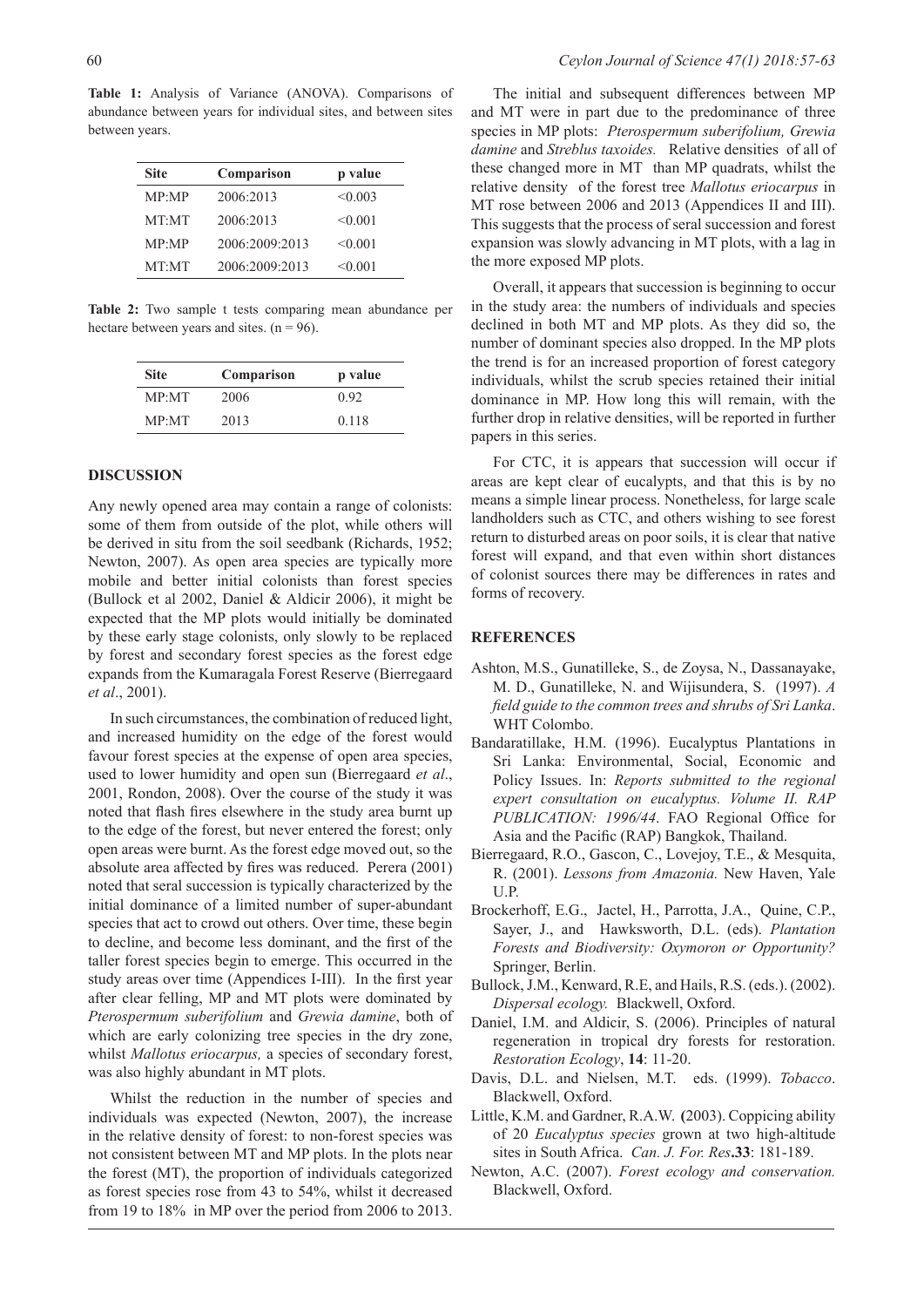- Magurran, A.E. (1988). Ecological Diversity and its measurement. *Croom Helm Limited*, London. 179 p.
- Panabokke, C.R. (1996). *Soils and agro-ecological environment of Sri Lanka*. Natural Resource Series No.2. pp220. Natural Resource Energy& Science Authority Colombo Sri Lanka
- Perera, G.A.D. (1998). Commercial viability of forest plantations in Sri Lanka. In: *Proceedings of the fourth annual forestry and environment symposium 1998.* University of Sri Jayewardenepara. Pp: 30.
- Perera, G.A.D (2001). The Secondary Forest Situation in Sri Lanka. *Journal of Tropical Forest Science* **13**: 768– 785.
- Reed, T M., Ranawana, K.B and Nanayakkara, A. (2009). Methods tested, and their costs, to control re-growth of coppiced E*ucalyptus camaldulensis* in harvested plantations in Naula, Matale District, Sri Lanka. *Cey. J. Sci. (Bio. Sci.)* **38**: 75-82.
- Richards, P.W. (1952). *Tropical Rain Forests*. Cambridge University press, London.
- Rondon, X.J. (2008). *Assessing the sustainability of strip clear-cutting in the Peruvian Amazon.* Botany Department, Oxford, OH, Miami University.
- Senaratne, L.K. (2001). *A check list of the flowering plants of Sri Lanka*. National Science Foundation, Colombo 7, Sri Lanka.
- Snedecor, G.W. and Cochran, W.G. (1973). *Statistical methods.* Iowa State Press, Ames.
- Tanvir, M.A., Siddiqui, M.T. and Shah, A.H. (2002). Growth and Price Trend of *Eucalyptus camaldulensis i*n Central Punjab. *International Journal of Agriculture Biology* **4**: 344-346.
- Timothy, A.V., Verwijst, T., Pradeep J., Tharakan, A., Lawrence, P., Abrahamson K, and White, E.H. (2004). Growing fuel: a sustainability assessment of willow biomass crops. *Frontiers in Ecology and the Environment* **2**: 411-418.
- Vivekanadan, K. (1979). Performance of provenances of

*Eucalyptus* in Sri Lanka. *Sri Lanka Forester* **14**: 49-54.

**Appendix I:** The changes in relative density of lianas and shrubs in plantation plots (MP) and transitional plots (MT) during 2006- 2009- 2013.

| Family          | <b>Species</b>          | Life<br>Form | <b>Relative Density (%)</b> |                          |                          |                          |                |                          |
|-----------------|-------------------------|--------------|-----------------------------|--------------------------|--------------------------|--------------------------|----------------|--------------------------|
|                 |                         |              | 2006 MP                     | 2009 MP                  | 2013 MP                  | 2006 MT                  | <b>MT 2009</b> | 2013 MT                  |
| Rhamnaceae      | Ziziphus oenoplia       | Liana        | 1.3                         | 2.45                     | 1.2                      | 2.18                     | 2.07           | 0.56                     |
| Hippocrateaceae | Salacia reticulata      | Liana        | 2.65                        | 2.71                     | 1.64                     | 2.48                     | 2.53           | 1.31                     |
| Fabaceae        | Derris trifoliata       | Liana        | 13.94                       | 10.86                    | 1.33                     | 14.3                     | 6.67           | 1.31                     |
| Tiliaceae       | Grewia orientalis       | Liana        | 6.16                        | 4.17                     | 1.4                      | 3.03                     | 1.36           | 0.47                     |
| Vitaceae        | Cayratia pedata         | Liana        | $\overline{\phantom{a}}$    | $\overline{\phantom{a}}$ | $\overline{\phantom{a}}$ | 0.2                      | 0.06           | $\overline{\phantom{a}}$ |
| Apocynaceae     | Aganosma cymosa         | Liana        | 0.14                        | $\overline{\phantom{a}}$ | $\overline{\phantom{a}}$ | 0.17                     | ۰              | 0.09                     |
| Capparidaceae   | Capparis sp             | Liana        | 0.19                        | 0.03                     | ÷,                       | 0.4                      | 0.28           | ٠                        |
| Rhamnaceae      | Ventilago madraspatana  | Liana        | 0.03                        | $\overline{\phantom{a}}$ | $\overline{\phantom{a}}$ | ٠                        | ۰              | $\overline{\phantom{a}}$ |
| Rubiaceae       | Mussaenda frondosa      | Shrub        | 0.02                        | $\overline{\phantom{a}}$ | ۰                        | ۰                        | ۰              | $\overline{\phantom{a}}$ |
| Rubiaceae       | Psilanthus wightianus   | Shrub        | 0.18                        | 0.14                     | 0.51                     | 2.75                     | 1.87           | 1.12                     |
| Apocynaceae     | Carissa spinarum        | Shrub        | 0.01                        | $\overline{\phantom{a}}$ | ٠                        | $\overline{\phantom{a}}$ | ÷              | $\overline{0}$           |
| Rubiaceae       | Catunaregam spinosa     | Shrub        | 6.06                        | 5                        | 8.55                     | 2.74                     | 3.32           | 4.12                     |
| Euphorbiaceae   | Phyllanthus polyphyllus | Shrub        | 0.01                        | $\overline{\phantom{a}}$ | $\overline{\phantom{a}}$ | $\overline{\phantom{a}}$ | ۰              | $\overline{\phantom{a}}$ |
| Myrsinaceae     | Maesa indica            | Shrub        | 1.63                        | 1.67                     | 0.89                     | 0.03                     | 0.06           | $\overline{\phantom{a}}$ |
| Flacourtiaceae  | Casearia tomentosa      | Shrub        | 0.01                        | 0.02                     | ۰                        | $\overline{\phantom{a}}$ | ۰              | ٠                        |
| Rutaceae        | Atalantia ceylanica     | Shrub        | 0.13                        | 0.12                     | 0.21                     | 0.07                     |                |                          |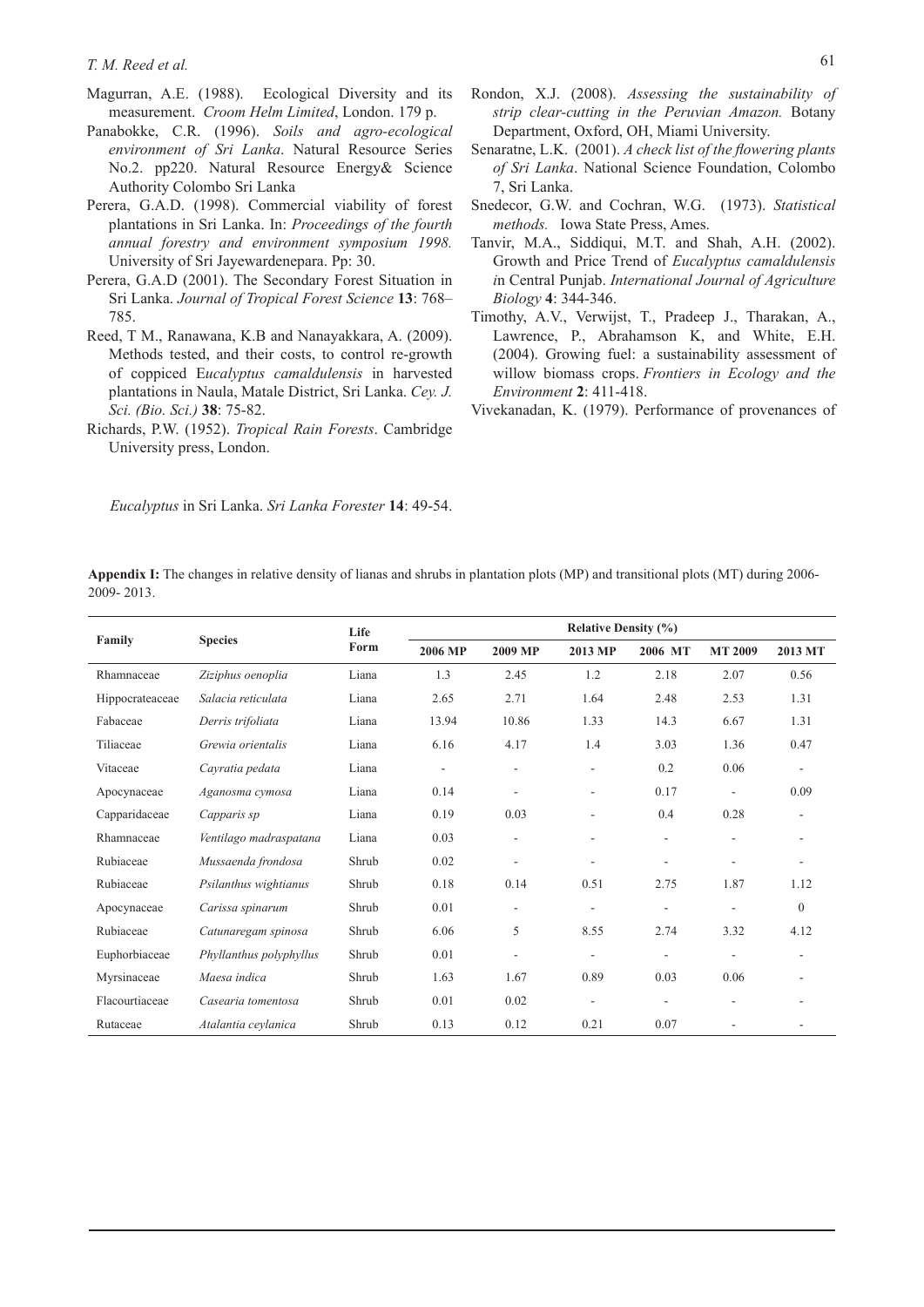**Appendix II**: The changes in relative density of small trees in plantation plots (MP) and transitional plots (MT) during 2006- 2009- 2013.

|                 | <b>Species</b>             | Life form  | <b>Relative Density (%)</b> |                          |                          |                          |                          |                             |  |
|-----------------|----------------------------|------------|-----------------------------|--------------------------|--------------------------|--------------------------|--------------------------|-----------------------------|--|
| Family          |                            |            | 2006 MP                     | 2009 MP                  | 2013 MP                  | 2006 MT                  | <b>MT 2009</b>           | 2013 MT                     |  |
| Alangiaceae     | Alangium salviifolium      | Small tree | 0.18                        | 0.24                     | 0.27                     | 0.26                     | 0.26                     | 0.56                        |  |
| Annonaceae      | Polyalthia korinti         | Small tree | 0.16                        | 0.21                     | 0.03                     | 0.77                     | 0.88                     | 0.84                        |  |
| Boraginaceae    | Carmona retusa             | Small tree | 0.11                        | 0.17                     | 0.17                     | 1.23                     | 0.57                     | 0.28                        |  |
| Capparidaceae   | Capparis brevispina        | Small tree | 0.39                        | 0.31                     | 0.38                     | 0.74                     | 0.54                     | 0.19                        |  |
| Capparidaceae   | Capparis zeylanica         | Small tree | $\Box$                      | $\overline{\phantom{a}}$ | ÷,                       | $\overline{\phantom{a}}$ | 0.03                     | $\overline{\phantom{a}}$    |  |
| Ebenaceae       | Diospyros ovalifolia       | Small tree | 0.01                        | 0.02                     | ÷.                       | ÷.                       | ä,                       | $\overline{\phantom{a}}$    |  |
| Euphorbiaceae   | Sapium insigne             | Small tree | $\overline{\phantom{a}}$    | ÷,                       | L,                       | $\frac{1}{2}$            | L.                       | 0.09                        |  |
| Euphorbiaceae   | Dimorphocalyx<br>glabellus | Small tree | 1.39                        | 1.72                     | 1.54                     | 0.94                     | 1.36                     | 1.69                        |  |
| Fabaceae        | Cassia fistula             | Small tree | 0.01                        | ÷,                       | 0.07                     | $\frac{1}{2}$            | ä,                       | $\overline{\phantom{m}}$    |  |
| Fabaceae        | Leucaena leucocephala      | Small tree | 0.07                        | 0.09                     | $\overline{\phantom{a}}$ | ä,                       |                          |                             |  |
| Fabaceae        | Pongamia pinnata           | Small tree | 0.03                        | 0.03                     | 0.1                      | $\frac{1}{2}$            |                          | $\overline{\phantom{a}}$    |  |
| Flacourtiaceae  | Scolopia acuminata         | Small tree | $\overline{\phantom{a}}$    | ÷,                       | $\overline{\phantom{a}}$ | 0.03                     | 0.03                     | 0.09                        |  |
| Leeaceae        | Leea indica                | Small tree | 0.01                        | $\overline{\phantom{a}}$ | 0.03                     | $\frac{1}{2}$            | ÷,                       | $\overline{\phantom{a}}$    |  |
| Melastomataceae | Memecylon umbellatum       | Small tree | 0.23                        | 0.24                     | 1.13                     | 0.19                     | $\overline{\phantom{a}}$ | $\overline{\phantom{a}}$    |  |
| Meliaceae       | Cipadessa baccifera        | Small tree | 0.91                        | 1.11                     | 1.54                     | 6.74                     | 7.53                     | 6.28                        |  |
| Moraceae        | Streblus taxoides          | Small tree | 7.02                        | 8.79                     | 6.67                     | 0.19                     | 0.09                     | 0.09                        |  |
| Moraceae        | Streblus asper             | Small tree | 5.64                        | 4.95                     | 5.23                     | 1.57                     | 1.16                     | 0.94                        |  |
| Myrtaceae       | Eugenia bracteata          | Small tree | 0.36                        | 0.1                      | 1.03                     | 0.71                     | 1.05                     | 1.03                        |  |
| Myrtaceae       | Psidium guajava            | Small tree | $\overline{\phantom{a}}$    | $\overline{\phantom{a}}$ | $\overline{\phantom{a}}$ | $\overline{\phantom{a}}$ | 0.03                     | $\sim$                      |  |
| Rubiaceae       | Canthium<br>coromandelicum | Small tree | 0.25                        | 0.24                     | 0.48                     | 0.14                     | 0.14                     | 0.09                        |  |
| Rubiaceae       | Ixora coccinea             | Small tree | 0.07                        | 0.03                     | L,                       | 0.09                     | 0.06                     | $\sim$                      |  |
| Rutaceae        | Glycosmis angustifolia     | Small tree | 4.56                        | 0.03                     | ÷,                       | 0.1                      | 0.17                     | 0.09                        |  |
| Rutaceae        | Glycosmis pentaphylla      | Small tree | 9.45                        | 11.99                    | 6.91                     | 5.34                     | 3.29                     | 1.22                        |  |
| Rutaceae        | Pleiospermium alatum       | Small tree | 0.07                        | 0.09                     | 0.14                     | 0.2                      | 0.45                     | 0.56                        |  |
| Sabiaceae       | Zanthoxylum rhetsa         | Small tree | 0.01                        | $\overline{\phantom{a}}$ | $\overline{\phantom{a}}$ | $\overline{\phantom{a}}$ | $\overline{\phantom{a}}$ | $\mathcal{L}^{\mathcal{L}}$ |  |
| Sapindaceae     | Allophylus cobbe           | Small tree | 0.37                        | 0.3                      | 0.17                     | 0.1                      | 0.11                     | 0.09                        |  |
| Verbenaceae     | Gmelina asiatica           | Small tree | 0.94                        | 1.18                     | 1.61                     | 0.07                     | 0.09                     | ÷                           |  |
| Verbenaceae     | Premna latifolia           | Small tree | 0.01                        | ÷,                       | $\overline{\phantom{a}}$ | $\overline{\phantom{a}}$ | $\overline{\phantom{a}}$ | 0.19                        |  |